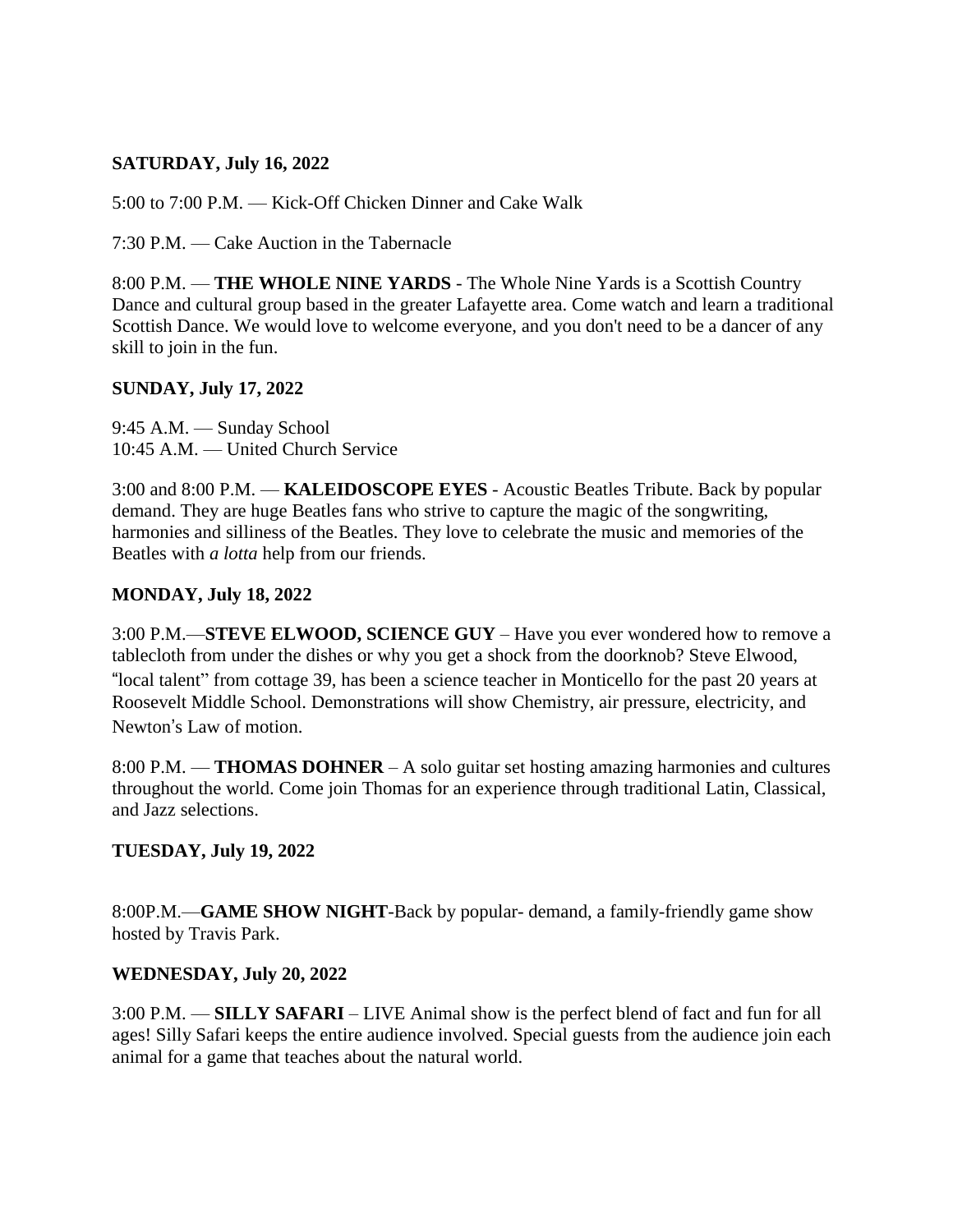8:00P.M.—**SILHOUETTES**–Classic rock and roll stage show featuring music of the 50's. They started 25 years ago and have opened for folks like Mickey Gilley, Tom Jones, Kingston Trio, and the Buckinghams. If you like good music and good fun, this group will delight you.

# **THURSDAY, July 21, 2022**

8:00 P.M. — **KIDS** '**TALENT SHOW** – Kids Talent Show- hosted by Travis and Lacy Park, sign up at cottage 43 to chart your talent.

# **FRIDAY, July 22, 2022**

3:00 P.M. — **BONGO BOYS MUSIC CIRCLE** – Back by popular demand!!! Come Jam with your "FAM" at the Family Community Drum Circle! This rhythm event is an activity everyone can participate in, making music and having fun together.

8:00 P.M. — **JT JAMES ACOUSTIC** - James Tan and James Bruebach combine their talents to form one fun combination of an acoustic duo. They'll have you singing along to the best of the 70s, 80s, 90s in rock, pop, and even some country!

# **SATURDAY, July 23, 2022**

3:00 & 8:00 P.M. — **CREOLE STOMP** - "The Grateful Dead of Creole Music" and "The best band outside of Louisiana to ever play its music," Dennis Stroughmatt and Creole Stomp are a blues-infused dance machine that combines Swamp-Pop, R&B, Zydeco, and Cajun music to create a musical mix that keeps audiences on the edge of their seat. In the Creole Stomp world, every day is Mardi Gras!

4:30 P.M. — **FIRE DEPARTMENT** - Wear your swimsuit and get ready to cool off for the day. Maybe you will have a chance to spray a fire hose.

## **SUNDAY, July 24, 2022**

9:45 A.M. — Sunday School 10:45 A.M. — United Church Service

## 1:00 - 5:00 P.M. — **QUILT SHOW and ART SHOW** in Art Building

3:00 & 8:00 P.M. — **KENNY EVANS** – During the week he performs in Pigeon Forge, TN. Today he brings his tribute to the "golden oldies", gospel and country music.

4:00 - 6:00 P.M. – CAR SHOW AND SHINE – In front of hotel

4:00 - 6:00 P.M. **HAZARD BOUND** in Gazebo

**MONDAY, July 25, 2022**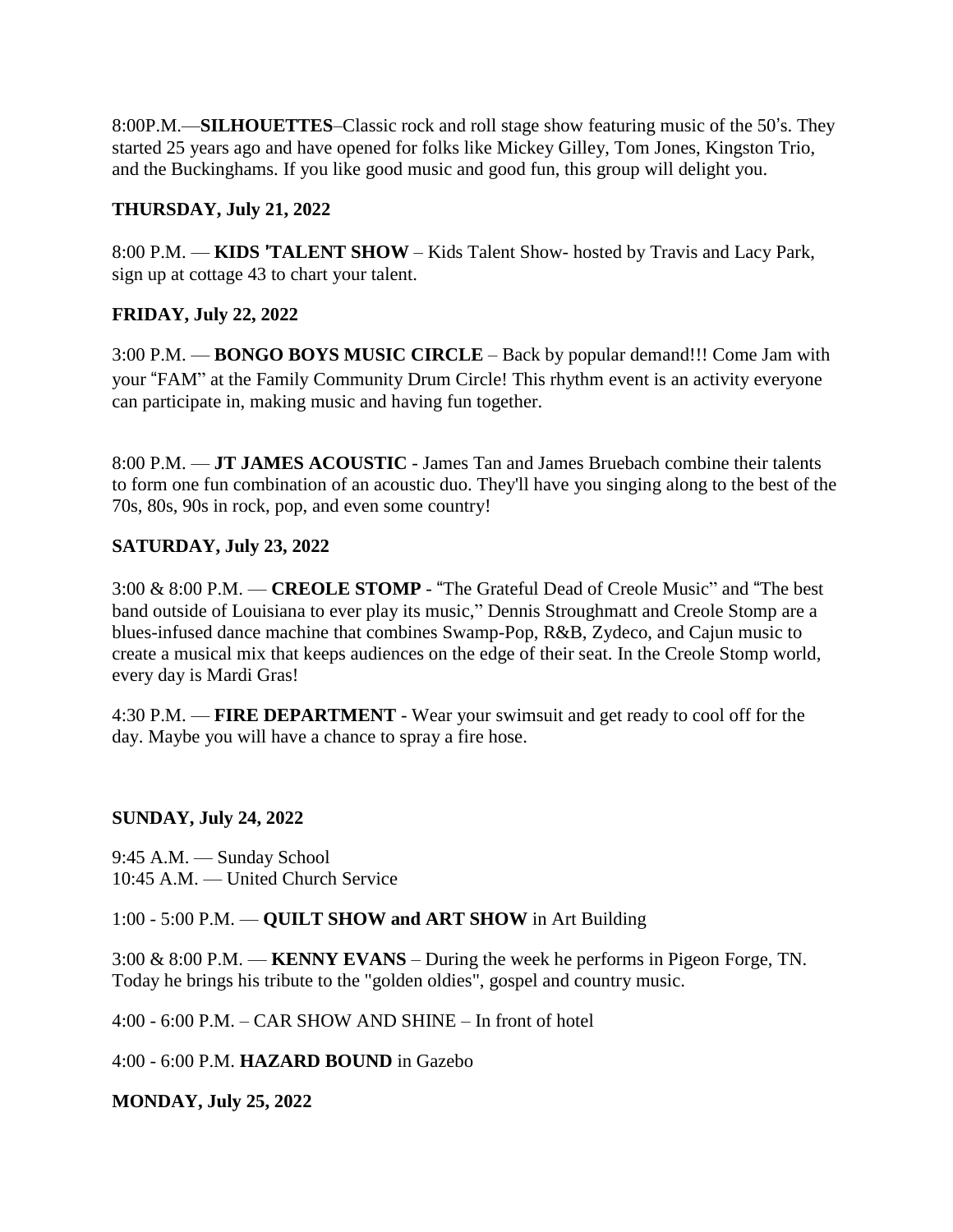3:00 — **PIRATE SHOW** – "Ahoy, landlubbers, this is a great grand show for learnin' bout the world of pirates. Aye, Squiffy Paul O, me hearty matey, brings the sweet trade to life for young lasses and lads. Lily-livered scal- lywags should no never be missin' this program or they might be finding' themselves visitin' Davy Jones' Locker".

8:00 P.M. — **PAPA JAMES** – For more than three decades saxophonist and composer, James "Papa" Taylor has been showcasing his broad spectrum of musical talent, while captivating audiences nationwide. Come enjoy a night of Blues and Jazz.

# **TUESDAY, July 26, 2022**

8:00 P.M. — **LAKESIDE ARTIST GUILD** – presents "Made In America" - a rousing musical journey through many of the styles and songs that have been highlighted in our shared history. Including songs of the Civil War, Scott Joplin, George Gershwin, Motown, Hymns, and beyond.

# **WEDNESDAY, July 27, 2022**

3:00 - 5:00 P.M. — **FOAM PARTY** – in front of the Hotel-The only Cannon Foam Party in Indiana! Wear your suit and join in the fun!

8:00 P.M. — **BOBBY AND TEDDI CYRUS** – Billy Ray Cyrus's cousin and wife form this duo from Kentucky. This dynamic and very talented husband and wife duo is ready to take on the world with their brand new bluegrass/ Americana project on Pinecastle Records.

## **THURSDAY, July 28, 2022**

SENIOR CITIZEN'S DAY - All Seniors admitted free to afternoon program.

3:00 P.M. — **BOB POYNTER** – Returning to Fountain Park again to perform his magic tricks for all ages. Storyteller, Brent will be joining him.

8:00 P.M. — **ADULT TALENT SHOW** –Sign up with Randy and Norma Rowland at cottage 43 to share your talent.

## **FRIDAY, July 29, 2022**

3:00 P.M. — **WHAT'S THAT SOUND SHOW** – Paul Odenwelder starts at the beginning by showing many ways to make the sounds that, put together can make music. He presents what makes a tone, pitch, harmony, and rhythm with both standard musical instruments and instruments with unusual origins and sounds.

## 6:00 P.M. — **ANNUAL MEMBERSHIP MEETING**

8:00 P.M. — **BIG SWING BAND** – A 19-piece big band playing the classics of the 40's modern swing revival do- ing the music of Count Basie, Glen Miller, Frank Sinatra, and others.